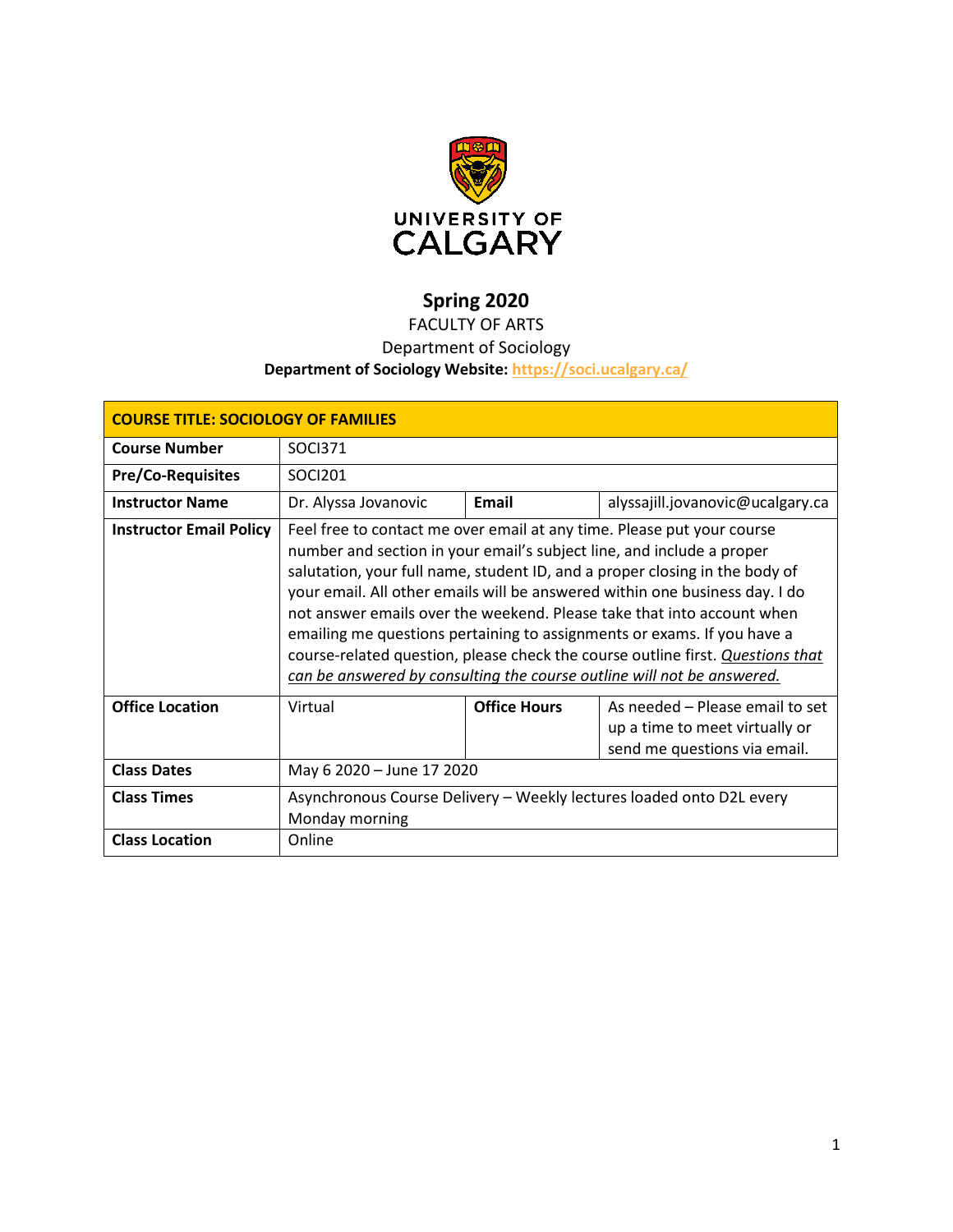## Course Description

This course will help you to think critically about how 'families' are constructed and related to wider social structures. We will examine taken-for-granted views of the families, utilize multiple sociohistoric lenses to critically analyze diversities in family forms, and engage your sociological imaginations to evaluate post-modern families. We will utilize various conceptual and theoretical tools to explore topics such as life course events, sexuality, dating and family formations, parenting, work/family interface, refugee and indigenous families, intergenerational relations and family transitions. We will also explore issues that can negatively affect family members such as poverty, violence and divorce. Finally, we will evaluate family policies and explore possibilities for future families.

## Course Objectives/Learning Outcomes

On successful completion of this course, you are expected to be able to:

- Evaluate and compare different meanings of 'family'; make connections between historical and modern families; and critically analyze the social and cultural forms of family life.
- Explain why the 'family' is such an important unit of analysis; and interpret family trends, forms and processes in modern society.
- Evaluate contemporary sociological explanations for family formation and change.
- Critically analyze policies, theoretical issues and debates on contemporary families.
- Discuss and apply course material to your own family experiences.

## Course Format

This course will be delivered in an asynchronous format. By 9:00 am every Monday I will post the week's lectures onto D2L. We will also be utilizing D2L's discussion boards. Here I will post weekly topics for you to discuss the week's content amongst your peers. These discussions are not part of your grade; however, they can be a valuable asset to your weekly reflection assignments that are graded.

## Required Textbooks, Readings, Materials, Electronic Resources

There is **one** required text for this course (Albanese, 2018).

Albanese, Patrizia. 2018. *Canadian Families Today: New Perspectives*. 4th Canadian Edition. Don Mills: Oxford University Press.

Hard copies can be ordered from the University bookstore or from Amazon. E-book access for rent or purchase is also available at[: https://www.redshelf.com/book/829570/canadian-families-today-829570-](https://www.redshelf.com/book/829570/canadian-families-today-829570-9780199025770-patrizia-albanese) [9780199025770-patrizia-albanese](https://www.redshelf.com/book/829570/canadian-families-today-829570-9780199025770-patrizia-albanese) (Please note prices listed are in US\$)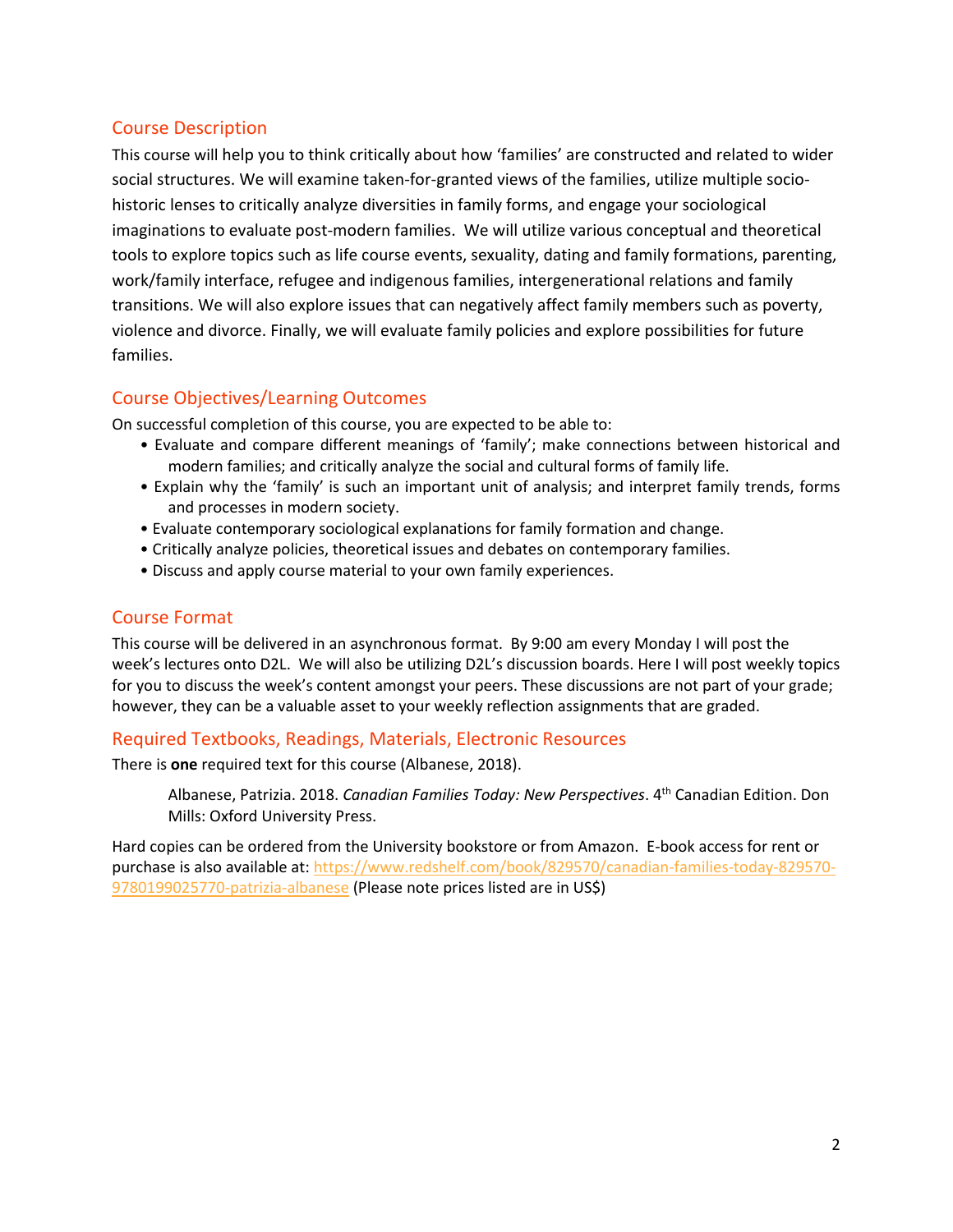## Schedule of Lectures and Readings

The expected weekly lecture dates and assigned readings are listed below, although unexpected circumstances may require some changes. Each week, lectures/content will be posted on D2L.

|                   | <b>TOPIC</b>                                  | <b>READING</b>      |  |  |
|-------------------|-----------------------------------------------|---------------------|--|--|
|                   | Course Introduction                           |                     |  |  |
|                   | <b>1. Conceptualizing Canadian Families</b>   |                     |  |  |
| Week 1 - May 6    | Introduction                                  | Albanese, Chap. 1   |  |  |
|                   | <b>Historical and Contemporary Variations</b> | Albanese, Chap. 2   |  |  |
|                   | Same-Sex Marriage                             | Albanese, Chap. 3   |  |  |
|                   | 2. The Life Course                            |                     |  |  |
| Week $2 -$ May 11 | Intimacy, Commitment, and Family Formation    | Albanese, Chap. 4   |  |  |
|                   | Parenting Young Children                      | Albanese, Chap. 5   |  |  |
|                   | Families In Middle and Later Life             | Albanese, Chap. 7   |  |  |
|                   | <b>3.Family Issues</b>                        |                     |  |  |
| Week 3 - May 18   | Separation and Divorce                        | Albanese, Chap. 6   |  |  |
|                   | Marriage and Death Rituals                    | Albanese, Chap. 8   |  |  |
| Week $4 -$ May 25 | <b>TERM TEST #1</b>                           | <b>Chapters 1-8</b> |  |  |
| Week $4 -$ May 27 | Paid/Unpaid Work                              | Albanese, Chap. 9   |  |  |
| Week 5 - June 1   | <b>Family Poverty</b>                         | Albanese, Chap. 10  |  |  |
|                   | <b>Violence in Families</b>                   | Albanese, Chap. 14  |  |  |
| Week 6 – June 8   | <b>Refugee Families</b>                       | Albanese, Chap. 11  |  |  |
|                   | <b>Indigenous Families</b>                    | Albanese, Chap. 12  |  |  |
|                   | Lack of Support                               | Albanese, Chap. 13  |  |  |
|                   | 4. Problems, Policies and Predictions         |                     |  |  |
|                   | Investing in Families and Children            | Albanese, Chap. 15  |  |  |
| Week 7 - June 15  | Future of the Family                          | Albanese, Chap. 16  |  |  |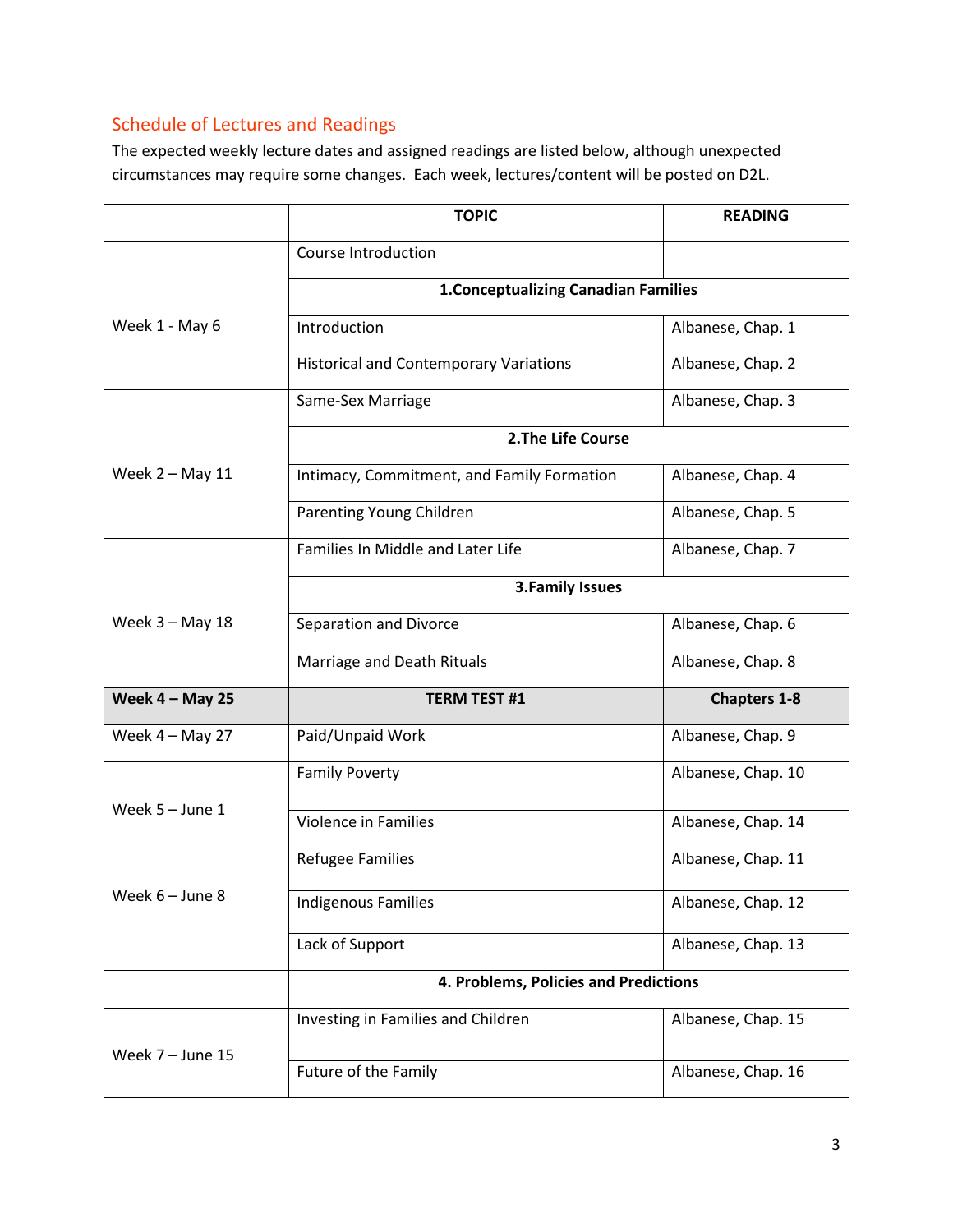## Methods of Assessment and Grading Weights

You will be responsible for completing all readings specified in the course outline, as well as all lecture materials (including films, etc.). Exams will cover all material (textbook, slides, videos), and will involve a variety of question types. These may include multiple-choice, true/false, "fill-in-the-blank" and short essay.

| The course grade will be determined as follows:                            |  |
|----------------------------------------------------------------------------|--|
| Midterm Test (May 25 Written online via D2L Quizzes)  35 %                 |  |
| Registrar-Scheduled Final Exam (TBA - Written online via D2L Quizzes) 35 % |  |
|                                                                            |  |

#### **Weekly Reflection Assignments**

Each week you will be responsible to answer questions related to the lecture topics/readings presented that week. These questions may require you to watch a video, engage with textbook/slide material, and provide evidence based on your own personal family experiences.

By 9:00 am Monday morning I will upload the weekly assignment to D2L Dropbox. Aside from the first week, you will have ONE WEEK to complete each assignment and submit via D2L Dropbox. I will not accept late submissions via email. Here is a weekly guide for these written assignments:

| <b>Assignment</b>        | Date Available on D2L Dropbox | <b>Date Due on D2L Dropbox</b> |
|--------------------------|-------------------------------|--------------------------------|
| Assignment Week 1        | Wednesday May 6 9:00 am       | Monday May 11 9:00 Am          |
| <b>Assignment Week 2</b> | Monday May 11 9:00 am         | Monday May 18 9:00 am          |
| <b>Assignment Week 3</b> | Monday May 18 9:00 am         | Monday May 25 9:00 am          |
| Assignment Week 4        | Monday May 25 9:00 am         | Monday June 19:00 am           |
| <b>Assignment Week 5</b> | Monday June 19:00 am          | Monday June 8 9:00 am          |
| Assignment Week 6        | Monday June 8 9:00 am         | Monday June 15 9:00 am         |

Each week the questions posed will focus directly on the content covered that week. I will also open a weekly discussion board so you can connect with other students to ask questions, share opinions and debate relevant content to help complete these assignments. There will be a total of 6 written assignments each worth 5% (6x5% = 30%).

## Final Exam Information

A Registrar scheduled final exam will be booked for this course and it will cover Chapters 9-16. The date of the exam is still to be determined but will occur online sometime between *June 19-June 23.*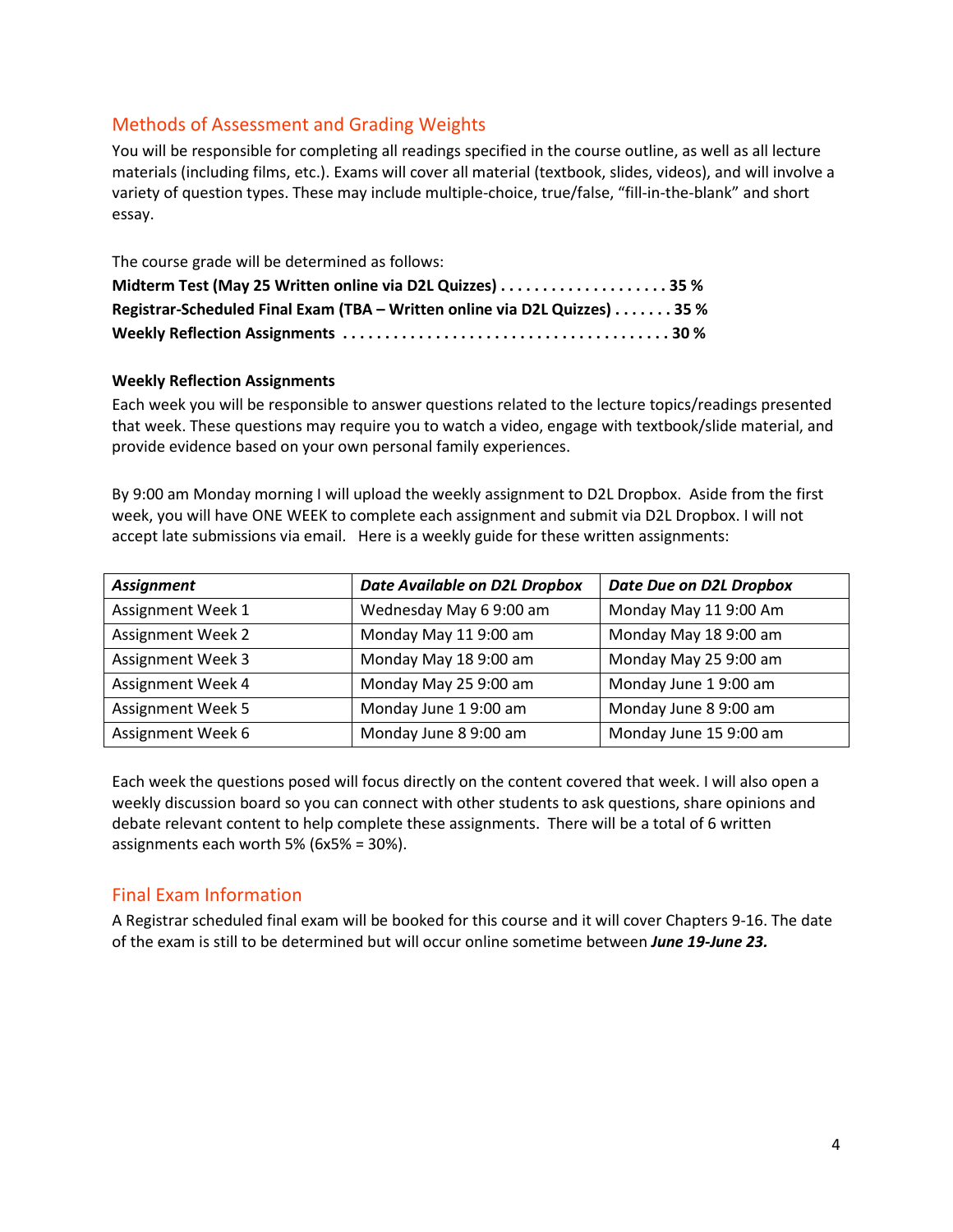## Grading Scale

Letter grades will be assigned and submitted to the registrar based on the following scale:

| Grade        | Percent range  | <b>Grade Point Value</b> | <b>Description</b>                                                                    |
|--------------|----------------|--------------------------|---------------------------------------------------------------------------------------|
| $A+$         | $96 - 100\%$   | 4.0                      | Outstanding performance                                                               |
| A            | $90 - 95.99%$  | 4.0                      | <b>Excellent performance</b>                                                          |
| A-           | $85 - 89.99%$  | 3.7                      | Approaching excellent performance                                                     |
| $B+$         | $80 - 84.99\%$ | 3.3                      | <b>Exceeding good performance</b>                                                     |
| B            | $75 - 79.99%$  | 3.0                      | Good performance                                                                      |
| <b>B-</b>    | $70 - 74.99%$  | 2.7                      | Approaching good performance                                                          |
| $C+$         | $67 - 69.99\%$ | 2.3                      | <b>Exceeding satisfactory performance</b>                                             |
| $\mathsf{C}$ | $63 - 66.99%$  | 2.0                      | Satisfactory performance                                                              |
| $C -$        | $59 - 62.99%$  | 1.7                      | Approaching satisfactory performance                                                  |
| D+           | $55 - 58.99%$  | 1.3                      | Marginal pass. Insufficient preparation for<br>subsequent courses in the same subject |
| D            | $50 - 54.99%$  | 1.0                      | Minimal Pass. Insufficient preparation for<br>subsequent courses in the same subject. |
| F            | <50%           | 0                        | Failure. Did not meet course requirements.                                            |

## Passing Grades

ALL tests and assignments must be completed to obtain a passing grade in this course. Please note that final grades are NOT negotiable. No grade will be increased beyond what a student has earned during the term and in the class. **Final grades will NOT be rounded off to the next higher grade**.

## Grade Reappraisal

Within two weeks of the date the exam/assignment is returned, students seeking reappraisal of examinations or assignments must submit a written response to the instructor explaining the basis for reconsideration of one's mark. The instructor will reconsider the grade assigned and will then book a time with the student to discuss his or her work and rationale. It should be noted that a reassessed grade may be raised, lowered, or remain the same.

#### Handing in Papers, Assignments

- 1. The main Sociology Department office does not deal with any course-related matters. Please speak directly to your instructor.
- 2. **Protection of Privacy:** The Freedom of Information and Protection of Privacy (FOIPP) legislation does not allow students to retrieve any course material from public places. Anything that requires handing back will be returned directly during class or office hours. If students are unable to pick up their assignments from the instructor, they can provide the instructor with a stamped, self-addressed envelope to be used for the return of the assignment. Private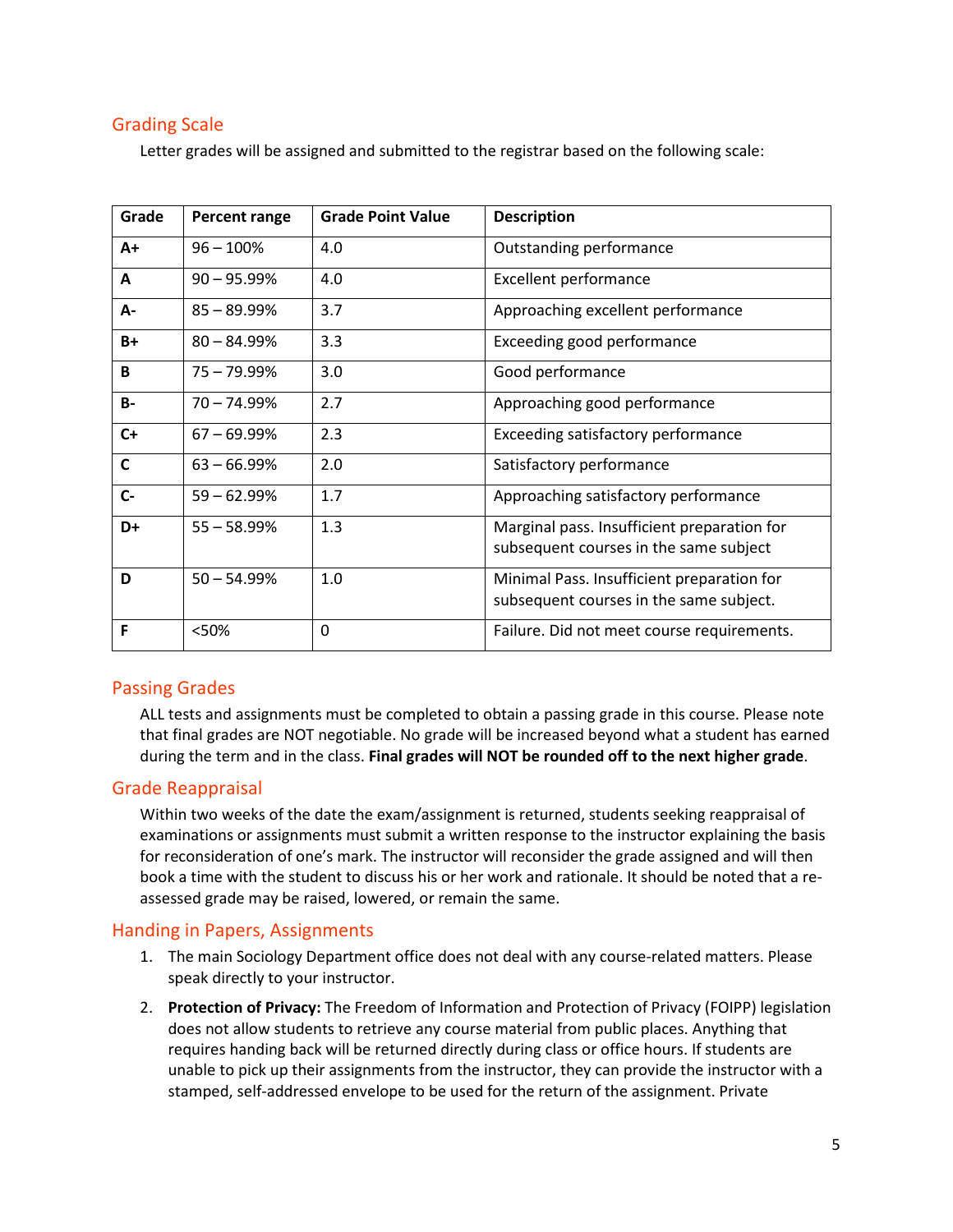information related to the individual student is treated with the utmost regard by the faculty at the University of Calgary

3. Final grades are not posted by the Sociology Department. They are only available online.

#### Research Ethics

Students are advised that any research with human subjects – including any interviewing (even with friends and family), opinion polling, or unobtrusive observation – must have the approval of the Faculty Ethics Committee. In completing course requirements, students must not undertake any human subjects research without discussing their plans with the instructor, to determine if ethics approval is required.

#### Copyright Legislation

All students are required to read the University of Calgary policy on Acceptable Use of Material Protected by Copyright [\(https://www.ucalgary.ca/policies/files/policies/acceptable-use-of-material](https://www.ucalgary.ca/policies/files/policies/acceptable-use-of-material-protected-by-copyright-policy.pdf)[protected-by-copyright-policy.pdf\)](https://www.ucalgary.ca/policies/files/policies/acceptable-use-of-material-protected-by-copyright-policy.pdf) and requirements of the Copyright Act [\(https://laws](https://laws-lois.justice.gc.ca/eng/acts/C-42/index.html)[lois.justice.gc.ca/eng/acts/C-42/index.html\)](https://laws-lois.justice.gc.ca/eng/acts/C-42/index.html) to ensure they are aware of the consequences of unauthorized sharing of course materials (including instructor notes, electronic versions of textbooks etc.). Students who use material protected by copyright in violation of this policy may be disciplined under the Non-Academic Misconduct Policy.

#### Instructor Intellectual Property

Course materials created by professor(s) (including course outlines, presentations and posted notes, labs, case studies, assignments and exams) remain the intellectual property of the professor(s). **These materials may NOT be reproduced, redistributed or copied without the explicit consent of the professor.** The posting of course materials to third party websites such as note-sharing sites without permission is prohibited. Sharing of extracts of these course materials with other students enrolled in the course at the same time may be allowed under fair dealing.

#### Recording of Lectures

Note that the audio or video recording of lectures and taking screengrabs of PowerPoint slides during the lecture are not permitted without explicit authorization. The non-authorized media recording of lectures is inconsistent with the Code of Conduct and may result in discipline in accordance with the Student Non-Academic Misconduct Policy and Procedure. For more information click here: [https://www.ucalgary.ca/policies/files/policies/non-academic-misconduct](https://www.ucalgary.ca/policies/files/policies/non-academic-misconduct-policy.pdf)[policy.pdf.](https://www.ucalgary.ca/policies/files/policies/non-academic-misconduct-policy.pdf)

#### Sharing of Lecture Notes and Exam Questions

Note that publicly sharing lectures notes and exam questions on 3rd party sites such as OneClass, StudyBlue, Quizlet, Course Hero, etc. is not permitted. If you wish to use these helpful studying tools, make sure you adjust your privacy settings accordingly. Any violations are subject to investigation under the UofC Student Non-Academic Misconduct Policy. For more information, click here[:https://www.ucalgary.ca/policies/files/policies/non-academic-misconduct-policy.pdf.](https://www.ucalgary.ca/policies/files/policies/non-academic-misconduct-policy.pdf)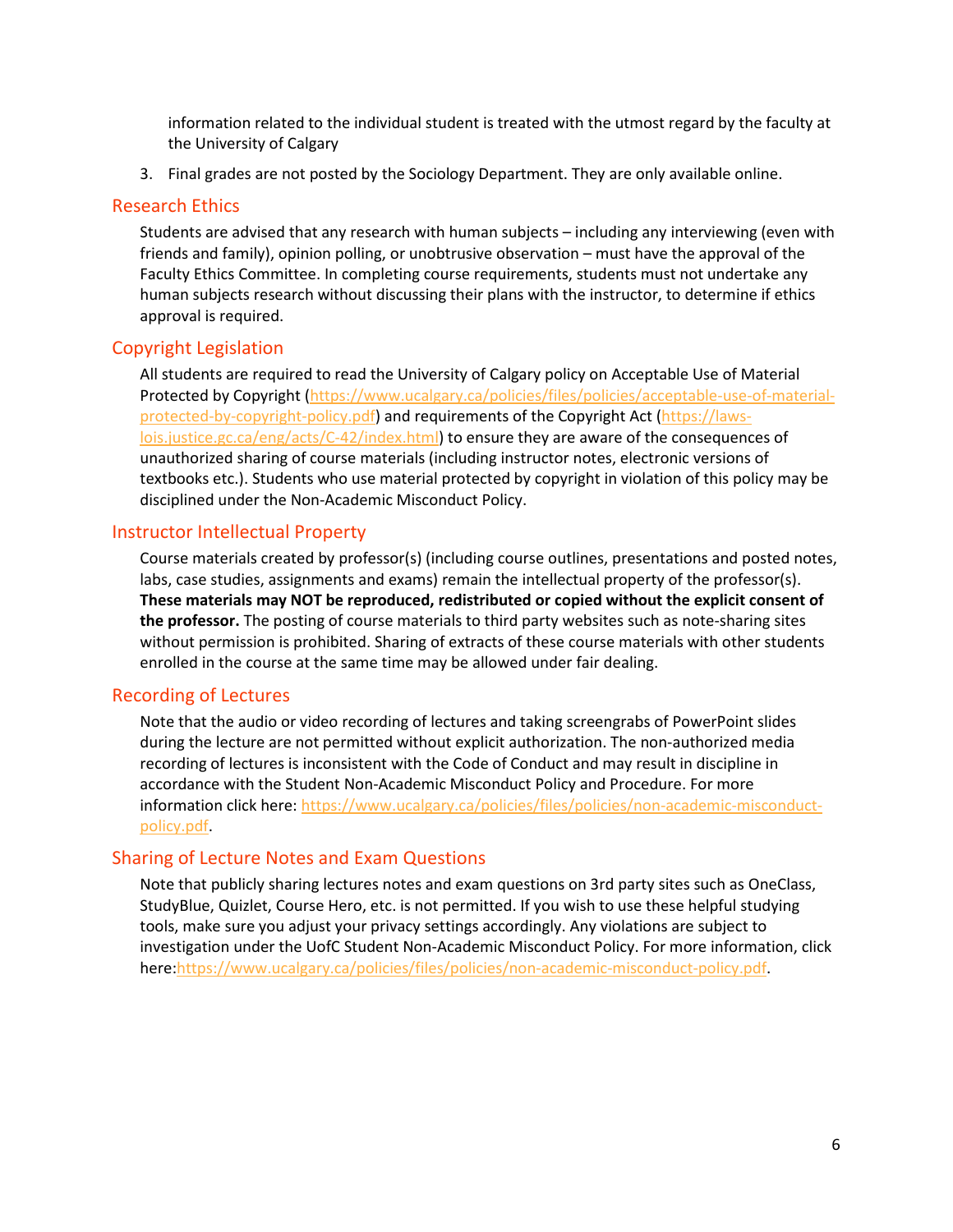## Academic Misconduct

Please refer to the website listed below for information on University of Calgary policies on Plagiarism/Cheating/Other Academic Misconduct: <http://www.ucalgary.ca/pubs/calendar/current/k.html>

#### Absences and Deferrals

Students who are absent from class assessments (tests, participation activities, or other assignments) should inform their instructors as soon as possible. Instructors may request that evidence in the form of documentation be provided. If the reason provided for the absence is acceptable, instructors may decide that any arrangements made can take forms other than make-up tests or assignments. For example, the weight of a missed grade may be added to another assignment or test. For information on possible forms of documentation, including statutory declarations, please see <https://www.ucalgary.ca/pubs/calendar/current/m-1.html>

**Deferred Final Exam Form:** Please note that requests to defer a Registrar scheduled final exam are dealt with through the Registrar's Office. Further information can be found at: <https://www.ucalgary.ca/registrar/exams/deferred-exams>

**Deferred Term Work Form:** Deferral of term work past the end of a term also requires a form to be filled out. It's available at:

[https://live-ucalgary.ucalgary.ca/sites/default/files/teams/1/deferred\\_termwork15\\_0.pdf](https://live-ucalgary.ucalgary.ca/sites/default/files/teams/1/deferred_termwork15_0.pdf) 

Once an extension date has been agreed between instructor and student, the form should be forwarded to the Faculty of Arts Program Information Centre for approval by an Associate Dean (Students).

#### Academic Accommodation

Students seeking an accommodation based on disability or medical concerns should contact Student Accessibility Services; SAS will process the request and issue letters of accommodation to instructors. For additional information on support services and accommodations for students with disabilities, visit www.ucalgary.ca/access/. Students who require an accommodation in relation to their coursework based on a protected ground other than disability should communicate this need in writing to their Instructor. The full policy on Student Accommodations is available at: <http://www.ucalgary.ca/policies/files/policies/student-accommodation-policy.pdf>

Students needing an Accommodation based on a Protected Ground other than Disability, should communicate this need, preferably in writing, to the course instructor.

#### Libraries & Cultural Resources

To contact your librarian or find out about the resources and services available to sociology students go to the Sociology Library guide[: https://library.ucalgary.ca/guides/sociology](https://library.ucalgary.ca/guides/sociology)

To access the main Library website go to: [https://library.ucalgary.ca](https://library.ucalgary.ca/)

#### Wellness and Mental Health Resources

The University of Calgary recognizes the pivotal role that mental health plays in physical health, social connectedness and academic success, and aspires to create a caring and supportive campus community where individuals can freely talk about mental health and receive support when needed. We encourage you to explore the excellent mental health resources available throughout